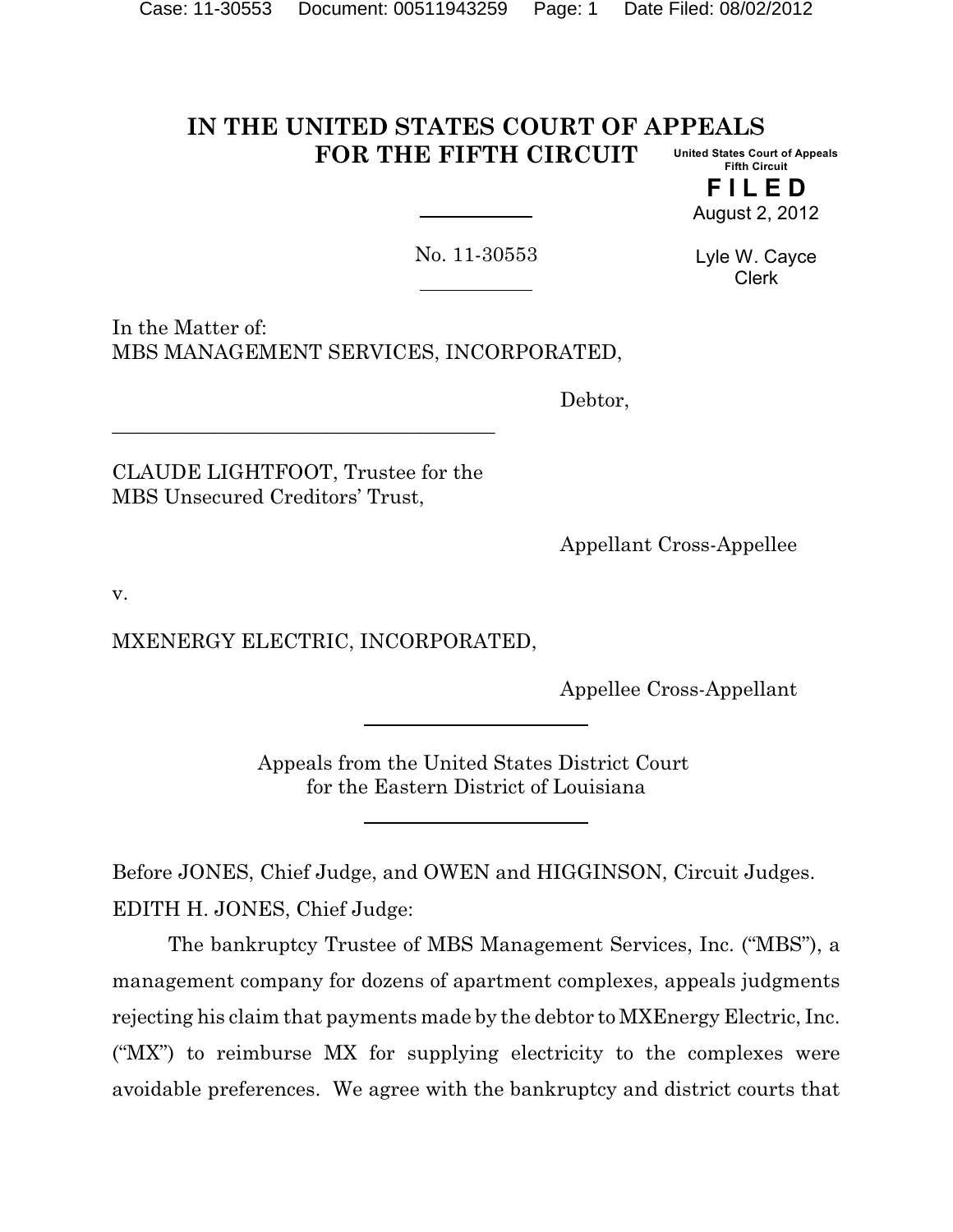the payments were made on a "forward contract" expressly exempt from the Bankruptcy Code's preference provision under 11 U.S.C. § 546(e). AFFIRMED.

#### **I. Background**

MBS provided management services for apartment complexes in Texas and Louisiana. In a December 12, 2005 agreement ("the Agreement"), MBS agreed to purchase the "full electric requirements" for specified properties (each run by affiliated LLCs) from Vantage Power Services, LP ("Vantage") for twentyfour months for \$0.119 per kilowatt-hour, based on actual metered usage. In 2007, Vantage sold its electrical service agreements in Texas to MX. In late August 2007, MBS paid \$156,345.93 to MX to cover its affiliates' past-due electric bills.

MBS filed a voluntary petition under Chapter 11 of the Bankruptcy Code on November 5, 2007. Claude Lightfoot, the Trustee, initiated this adversary proceeding in the bankruptcy court to recover the \$156,345.93 as an avoidable preferential transfer under 11 U.S.C. § 547(b). The parties stipulated to all the requirements of a preference action: the payments were made within ninety days of the bankruptcy filing, while MBS was insolvent, and entitled MX to receive more than it would have received in a Chapter 7 liquidation. *Id*. However, MX argued that avoidance is impermissible under 11 U.S.C. § 546(e), which shields from avoidance payments made pursuant to a preexisting forward contract. After a bench trial, the bankruptcy court held that the Agreement was a forward contract and the payments were settlement payments governed by Section 546(e). The district court affirmed, and the Trustee appeals to this court.

## **II. Standard of Review**

"A bankruptcy court's findings of fact are subject to review for clear error, and its conclusions of law are reviewed *de novo*." *In re Morrison*, 555 F.3d 473, 480 (5th Cir. 2009) (citations omitted). This court will only reverse factfindings for clear error if we are left with the definite and firm conviction, in light of the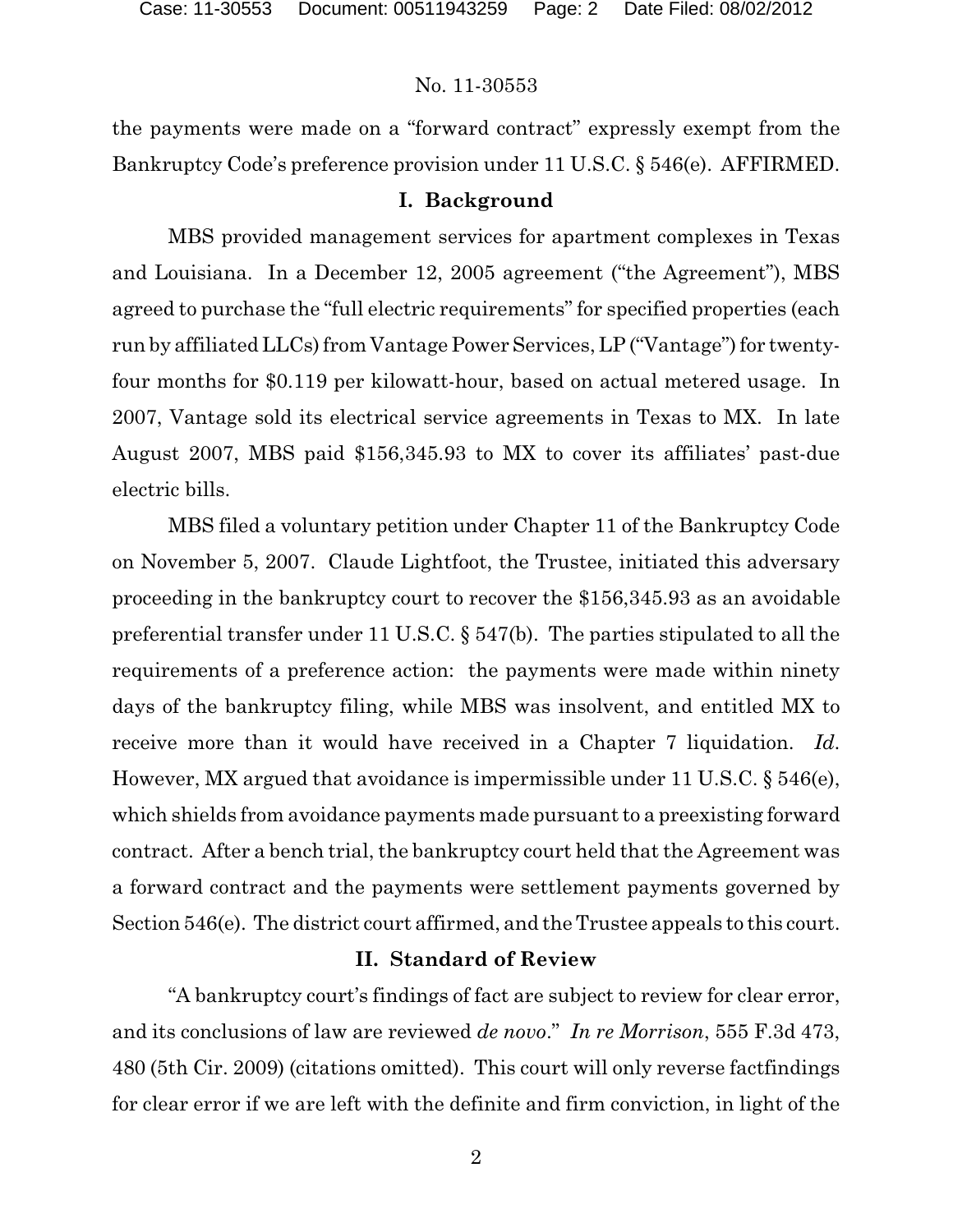entire record, that a mistake has been made. *Id.* We review a trial court's decision to admit expert testimony for abuse of discretion; the court "abuses its discretion when its ruling is based on an erroneous view of the law or a clearly erroneous assessment of the evidence." *Knight v. Kirby Inland Marine Inc.*, 482 F.3d 347, 351 (5th Cir. 2007) (citation and internal quotation marks omitted).

#### **III. Discussion**

#### **A.**

The Trustee's central challenge is to the lower courts' determination that because MX and MBS were parties to a forward contract under Section 546(e), MBS's payments to MX were exempt from avoidance under Section 547(b). Because the parties stipulated to the prerequisites of Section 547(b), the payments must fall within an exception, or they will be avoidable by the trustee as preferential transfers.

In practice, the Agreement was a two-year futures contract for the sale of electricity by a broker, MX, at a fixed price.<sup>1</sup> Its terms track the Bankruptcy Code's definition of a "forward contract" as "a contract (other than a commodity contract[]) for the purchase, sale, or transfer of a commodity . . . with a maturity date more than two days after the contract is entered into . . . ." 11 U.S.C. § 101(25)(A). The Code exempts from the operation of various bankruptcy avoidance statutes "a transfer that is a ... settlement payment ... made by or to [a]  $\ldots$  forward contract merchant  $\ldots$ ." 11 U.S.C. § 546(e).

 $^{\rm 1}$  The Trustee contends that the Agreement was no contract at all between MBS and MX; it was never signed by Vantage, he argues, and no evidence was presented of assignment of the Agreement from Vantage to MX. The Trustee did not renew this contention, rejected by the bankruptcy court, on appeal to the district court. Similarly, the Trustee did not raise his "settlement payment" argument as an issue at the district court. Issues not raised by a party seeking review in the district court are deemed waived by this court. *In re Bradley*, 501 F.3d 421, 433 (5th Cir. 2007). The Trustee has therefore waived these arguments.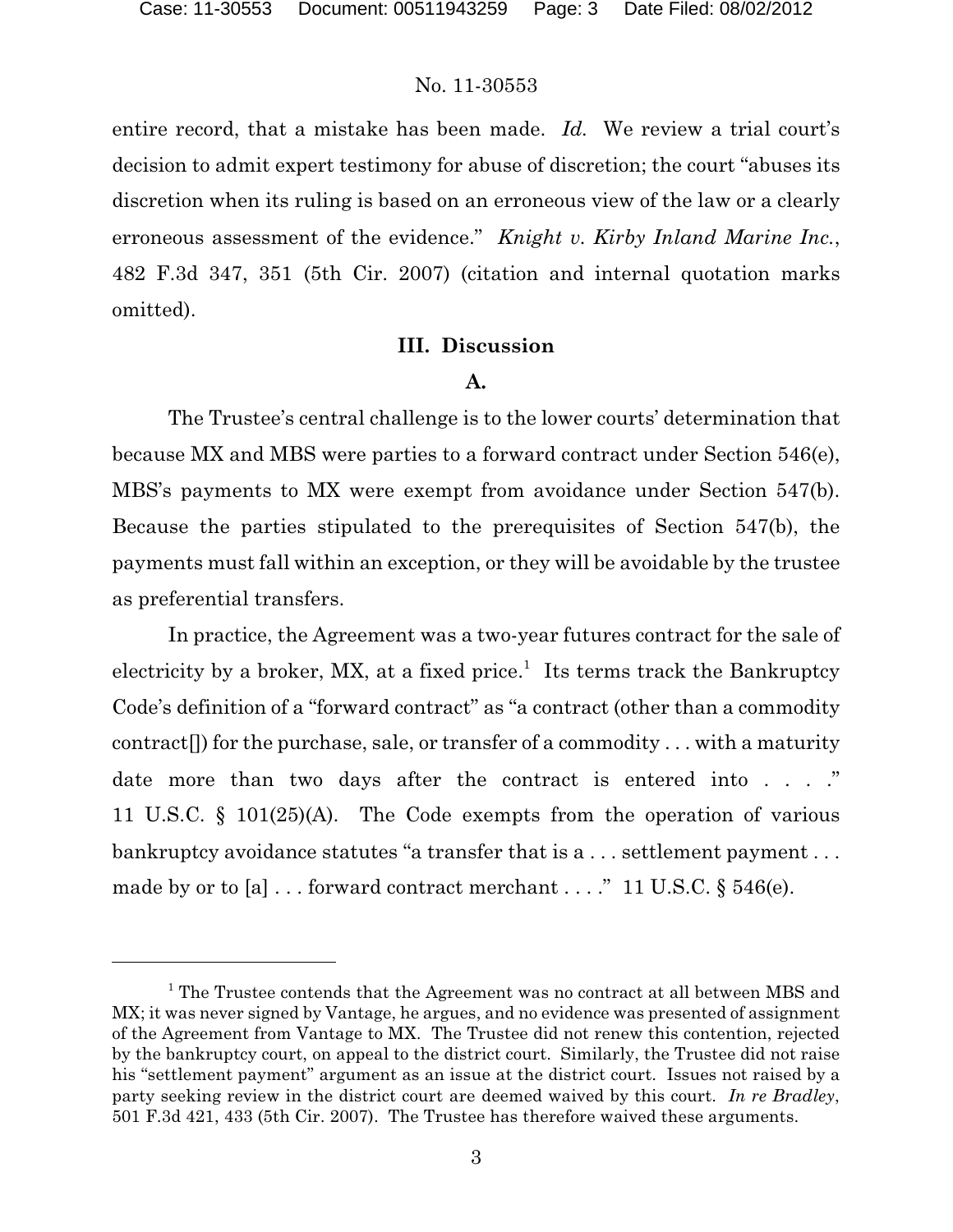The Trustee disputes that the Agreement was a "forward contract" because it contained neither a specific quantity of electricity to be purchased nor specific delivery dates.<sup>2</sup> Mere evidence of recurring payments for a commodity, he contends, is insufficient to fall within the definition of a forward contract. The Trustee's argument, if correct, would exclude many natural gas, fuel and electricity requirements contracts from the Section 546(e) shield against preference recovery.

Recovery of preferential payments made by a debtor in the run-up to filing bankruptcy is a key tool for accomplishing an equitable distribution of the debtor's limited assets. To state the policy behind preference-recovery law, however, is only the beginning of the statutory inquiry. Congress has grafted numerous qualifications on the bare definition of an avoidable preferential transfer. *See*, *e.g.*, 11 U.S.C.  $\S 547(c)(1)$ -(9). Section 546(e) is one among many. The courts' task is not to fulfill a vague policy of furthering the recovery of lastminute transfers by debtors to certain creditors, but to apply the statutory provisions as Congress wrote them. The Supreme Court has repeatedly emphasized that the task of statutory interpretation "ceases if the statutory language is unambiguous and the statutory scheme is coherent and consistent." *Barnhart v. Sigmon Coal Co., Inc.*, 534 U.S. 438, 450, 122 S. Ct. 941, 950 (2002) (internal quotation marks and citations omitted).

This court has previously engaged in close statutory analysis of forward contracts. *In re Olympic Natural Gas*, 294 F.3d 737, 740-41 (5th Cir. 2002)

 $2^{\circ}$  The Trustee also notes in his opening brief that neither MBS Management nor the apartment complex LLCs were "merchants" and asserts that this renders Section 546(e) inapplicable. In his reply brief, he offers for the first time the argument that the legislative purpose and history of Section 546(e) imply that *both* parties to a forward contract must be commodities merchants in order for payments made under the contract to fall within the section. Even if this argument was properly briefed, a dubious proposition, Section 546(e) protects payments "made by or to . . ." a forward contract merchant (emphasis added). MX is such a merchant. *See* 11 U.S.C. § 101(26).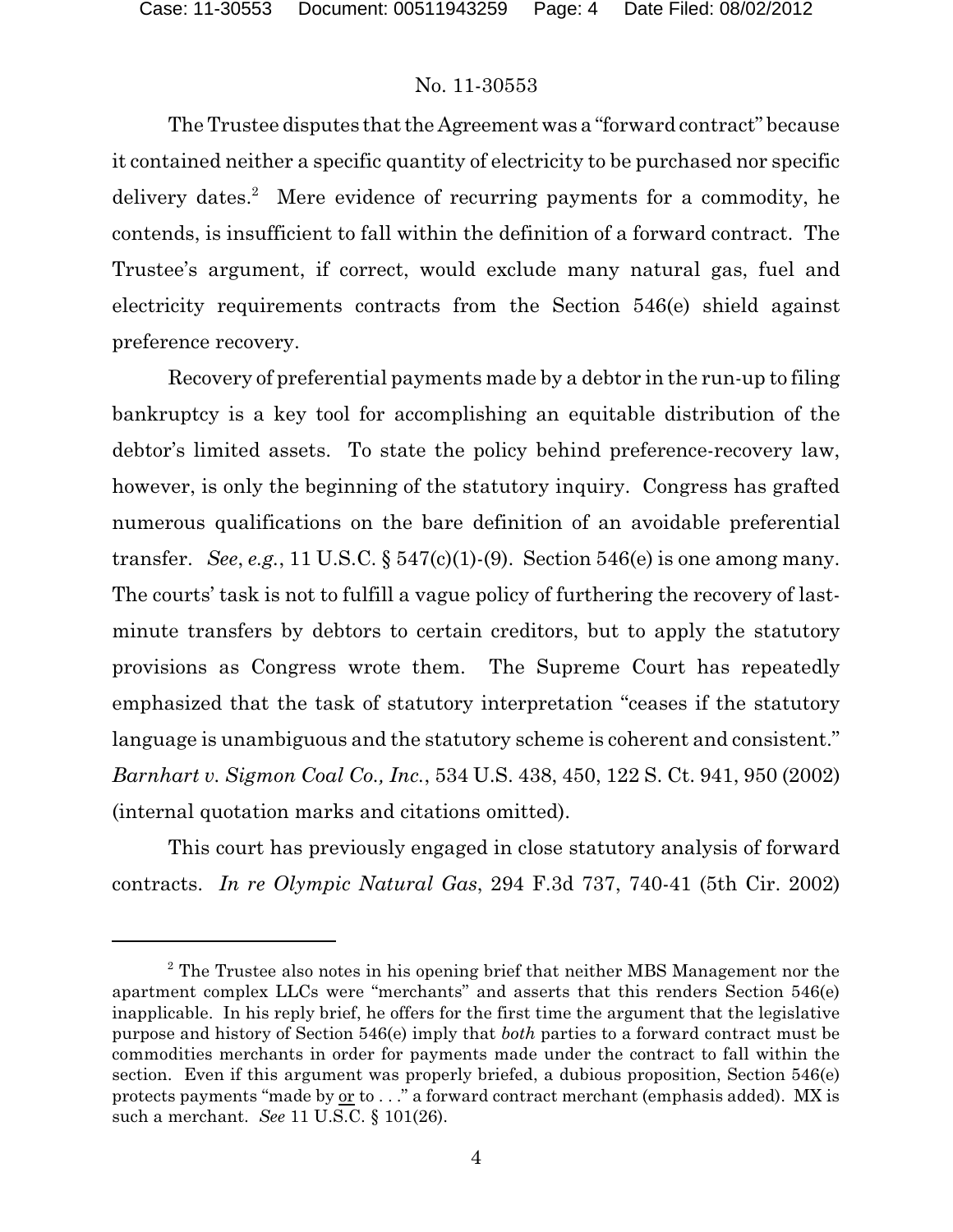(concluding that the Bankruptcy Code divides the commodities market into only two categories:(1) on-exchange futures transactions [commodities contracts] and (2) off-exchange forward contracts). As in *Olympic*, we rely on the statutory language alone, and the Trustee's proffered requirements of specific quantity and delivery date must fail. Neither the definition of a forward contract, 11 U.S.C. § 101(25), nor the exemption from preference recovery, Section 546(e), contain such limitations.<sup>3</sup>

The Trustee contends, however, that *Olympic*, *supra*, and a Fourth Circuit case both specify that exact quantities and delivery dates are required for forward contracts. *Olympic* says no such thing; exact price and delivery date were simply embodied in the contracts at issue in the case. Instead, *Olympic* rejected several arguments designed to narrow the scope of Section 101(25) contrary to the statutory text. *See* 294 F.3d at 741-42. Likewise, the Fourth Circuit case, *In re National Gas Distributors, LLC*, 556 F.3d 247 (4th Cir. 2009), deflected attempts to restrict the definitions of "forward agreements" and "swap agreements" in 11 U.S.C. §§ 101(53B) and 546(g), respectively. To the extent *National Gas* construes these other statutory provisions, it is inapplicable here. The *National Gas* court in fact observes that, "the Bankruptcy Code uses both 'forward *contract*' and 'forward *agreement*' but defines only 'forward *contract*,' and not 'forward *agreement*,' apparently making a distinction between the terms." 556 F.3d at 255 (emphasis in original). Further, while *National Gas* lists "fixed" "quantity and time elements" as characteristics of forward *agreements*, and in so doing references forward *contracts* cases, the context of the court's discussion is intentionally open-ended, *see id*. at 259-60, and evocative

 $3$  In any event, a "requirements" contract is sufficiently definite to be enforceable under the U.C.C. § 2-306 precisely because knowledgeable merchants can estimate the quantity of product necessary to supply the buyer's "requirements." This is equally true for a commodity like electricity that is affected by seasonal variations in use.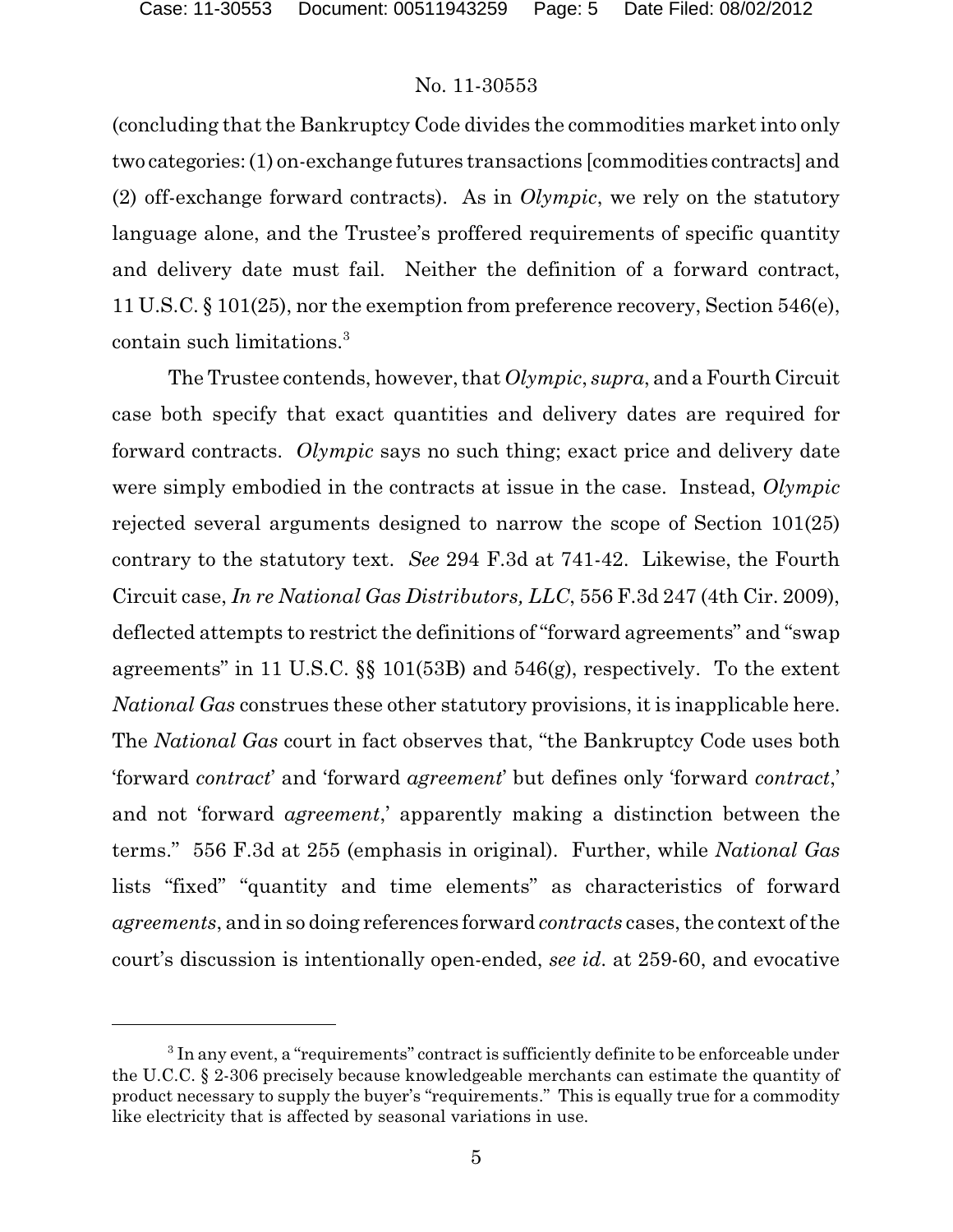rather than prescriptive. The court's discussion has little bearing on the issues before us, especially in light of the Code's definition of a "forward contract."

Related to its fixed delivery date argument, the Trustee criticizes the absence of a "maturity date" from the Agreement. In one respect, this is nonsense, because *no* delivery of electricity was scheduled to occur less than two days after the Agreement's execution. *See* 11 U.S.C. § 101(25)(A) (A "forward contract" must have a "maturity date more than two days after the date the contract is entered into."). In another sense, although courts may have been uncertain about the meaning of "maturity date" as used in this provision, none suggest that contracts that do not *specify* a maturity date do not *have* one. *See, e.g.*, *In re Renew Energy LLC*, 463 B.R. 475, 480 (Bankr. W.D. Wis. 2011) ("To date, no court has explicitly defined the term 'maturity date.'"); *In re Mirant Corp.*, 310 B.R. 548, 565 (Bankr. N.D. Tex. 2004).

The Trustee's arguments reflect concerns expressed in various cases that payments debtors make on "ordinary supply contracts" should not be protected from preference litigation. Leaving aside that these concerns are immaterial when laid against the statutory text,<sup> $4$ </sup> the expert testimony in the bankruptcy court explained the uses of forward contracts. As the bankruptcy court summarized the testimony,

. . . [F]orward contracts are negotiated between industry participants and forward contract merchants. The industry participants are either producers or users of the commodity who sell or purchase the commodity in advance to hedge against price fluctuations. Forward contract merchants create or manage commodity markets by providing a place for industry participants to buy or sell a commodity in advance of its actual production.

 $\frac{4}{1}$  In *Olympic*, this court found "no reason to ... distinguish between 'financial' forward contracts, and 'ordinary purchase and sale' forward contracts, when the statutory language makes no such distinction." 294 F.3d at 742.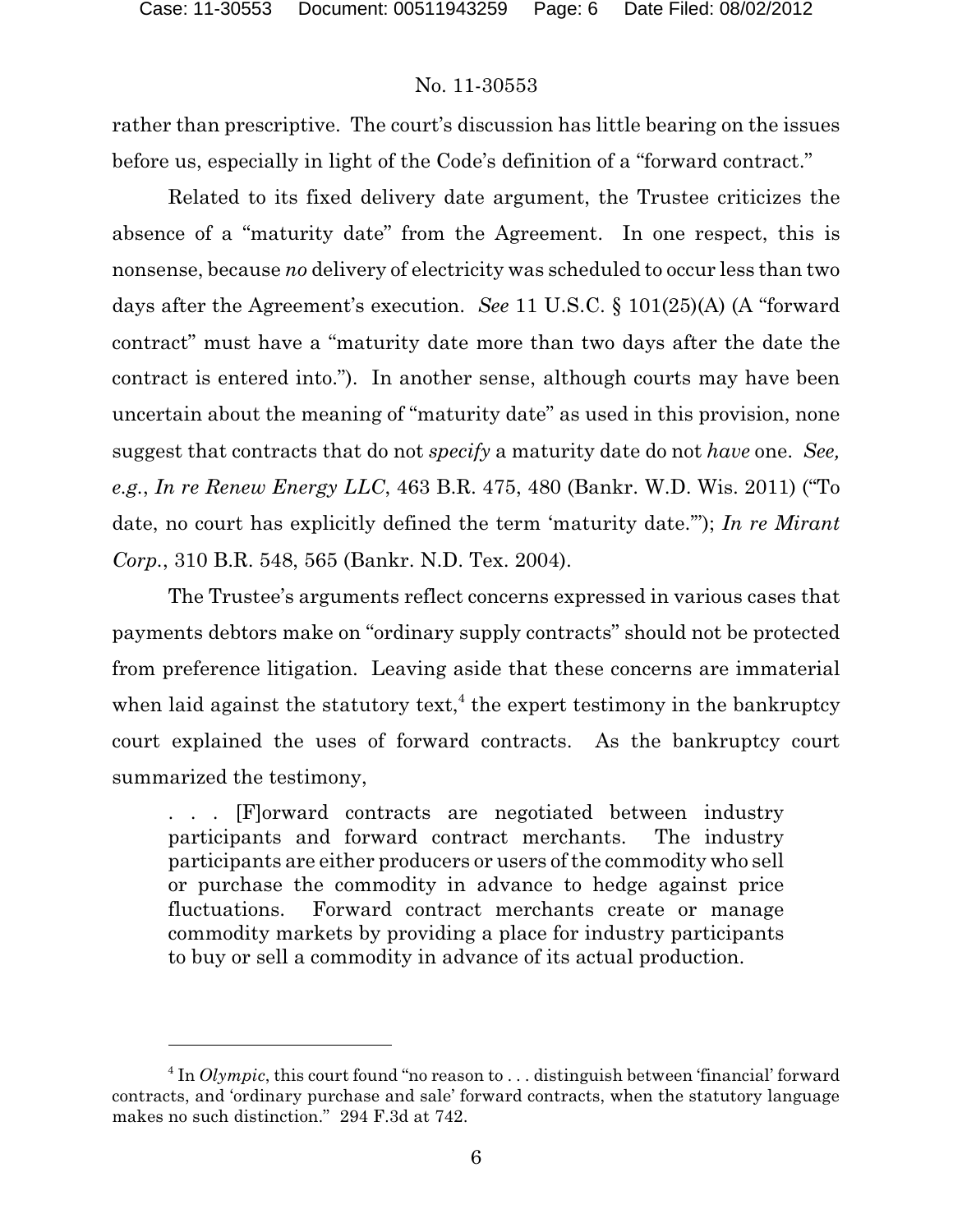. . . [T]he forward contract merchant must deliver on the contracts to which it commits by supplying the commodity or taking delivery. While forward contracts provide an imperfect hedge against fluctuations in supply, the risks  $\dots$  can be managed  $\dots$ . As a result, forward contracts for electricity do not typically limit the quantity sold or purchased. Instead, they are generally for the entire needs or demands of the purchaser.

*In re MBS Mgmt. Svcs., Inc.*, 432 B.R. 570, 575-76 (Bankr. E.D. La. 2010). Whether one agrees or disagrees with Congress's decision to exempt "forward contracts" from preference recovery, this explanation places the type of futures contract arranged between the debtor and MX well within the class covered by §§ 101(25) and 546(e). *See also In re National Gas*, 556 F.3d at 258 (supply contracts between industry participants are not per se excluded as forward contracts). The bankruptcy court also pointed out that because forward contracts are individually negotiated and not exchange-traded, the Bankruptcy Code reasonably forewent encumbering the definition with technical requirements.

For these reasons, the lower courts properly found the parties' Agreement exempt from preference recovery under Section  $546(e)$ .<sup>5</sup>

## **B.**

The Trustee also argues that the bankruptcy court erred in accepting expert testimony from Jeffrey A. Mayer, the President and CEO of MX. The bankruptcy court accepted Mayer as an expert in commodity trading of electricity including the formation, regulation, and trading of contracts for purchase and sale between producers, users, marketers, middlemen, and brokers

 $5$  We note but do not resolve issues surrounding the question whether any residential consumer, who has a contract with his local utility company to lock in a favorable rate, and who then files for bankruptcy, has entered into a contract shielded by Section 546(e) from Section 547. However, under 11 U.S.C. § 366, utilities already have special protections in bankruptcy, the result of which may not be dissimilar to Section 546(e).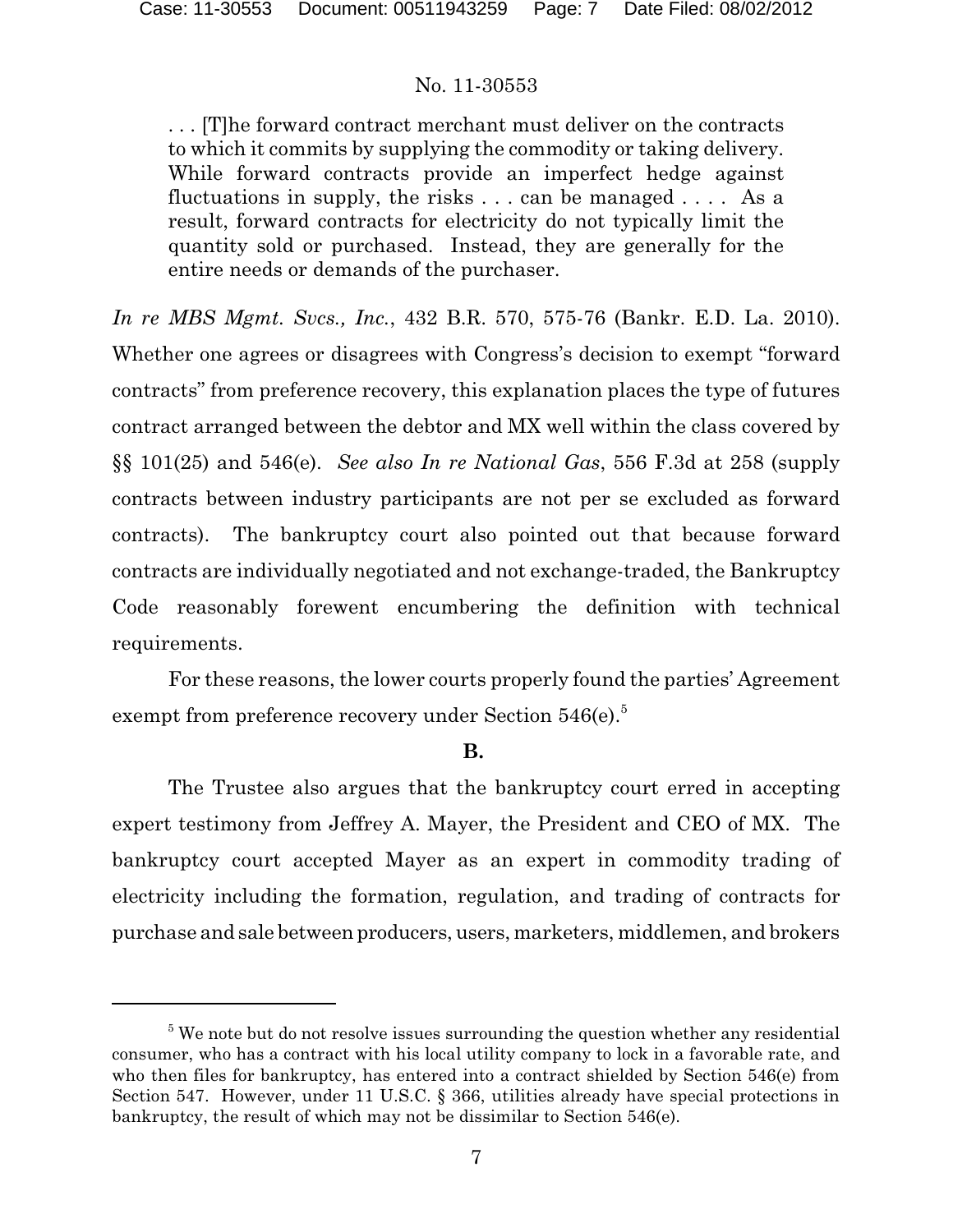including the standards and requirements of those contracts, whether they be forward or future contracts traded on- or off-exchange.<sup>6</sup>

Under Federal Rules of Evidence 702 and 703, the trial judge serves as a gatekeeper to ensure the reliability and relevance of expert testimony. The Supreme Court has provided factors to inform the reliability determination, but the inquiry is a "flexible" one, and trial courts have "broad latitude when [deciding] *how* to determine reliability and in the reliability determination itself. *Kumho Tire Co., Ltd. v. Carmichael*, 526 U.S. 137, 141-42, 119 S. Ct. 1167, 1171 (1999). This court has previously noted that "[m]ost of the safeguards provided for in [*Daubert v. Merrell Dow Pharmaceuticals, Inc.*, 509 U.S. 579, 113 S. Ct. 2786 (1993),] are not as essential in a case such as this where a judge sits as the trier of fact in place of a jury." *Gibbs v. Gibbs*, 210 F.3d 491, 500 (5th Cir. 2000). Whether *Daubert*'s suggested indicia of reliability apply to any given testimony depends on the nature of the issue at hand, the witness's particular expertise, and the subject of the testimony.<sup>7</sup>

Mayer's testimony established that he had extensive experience in the field of commodity trading and played a key role in drafting frequently used form contracts before becoming the head of MX. His function as an expert was to help the court understand the typical structure of forward contracts within his industry. Mayer was well-versed in the field his testimony described. That he was an interested expert witness, testifying on behalf of MX while also serving as its CEO, goes to the weight, not the admissibility, of his testimony. *Rodriguez v. Pacificare of Texas, Inc.*, 980 F.2d 1014, 1019 (5th Cir. 1993). Further,

 $6$  Contrary to the Trustee's suggestion, Mayer was not designated as an expert with respect to legal interpretation of the Bankruptcy Code.

<sup>&</sup>lt;sup>7</sup> The suggested indicia of reliability in *Daubert* center around the type of scientific evidence at issue in that case, and its specifically suggested factors neither necessarily nor exclusively apply to all experts or in every case. *Carmichael*, 526 U.S. at 141, 119 S. Ct. 1167, 1171.